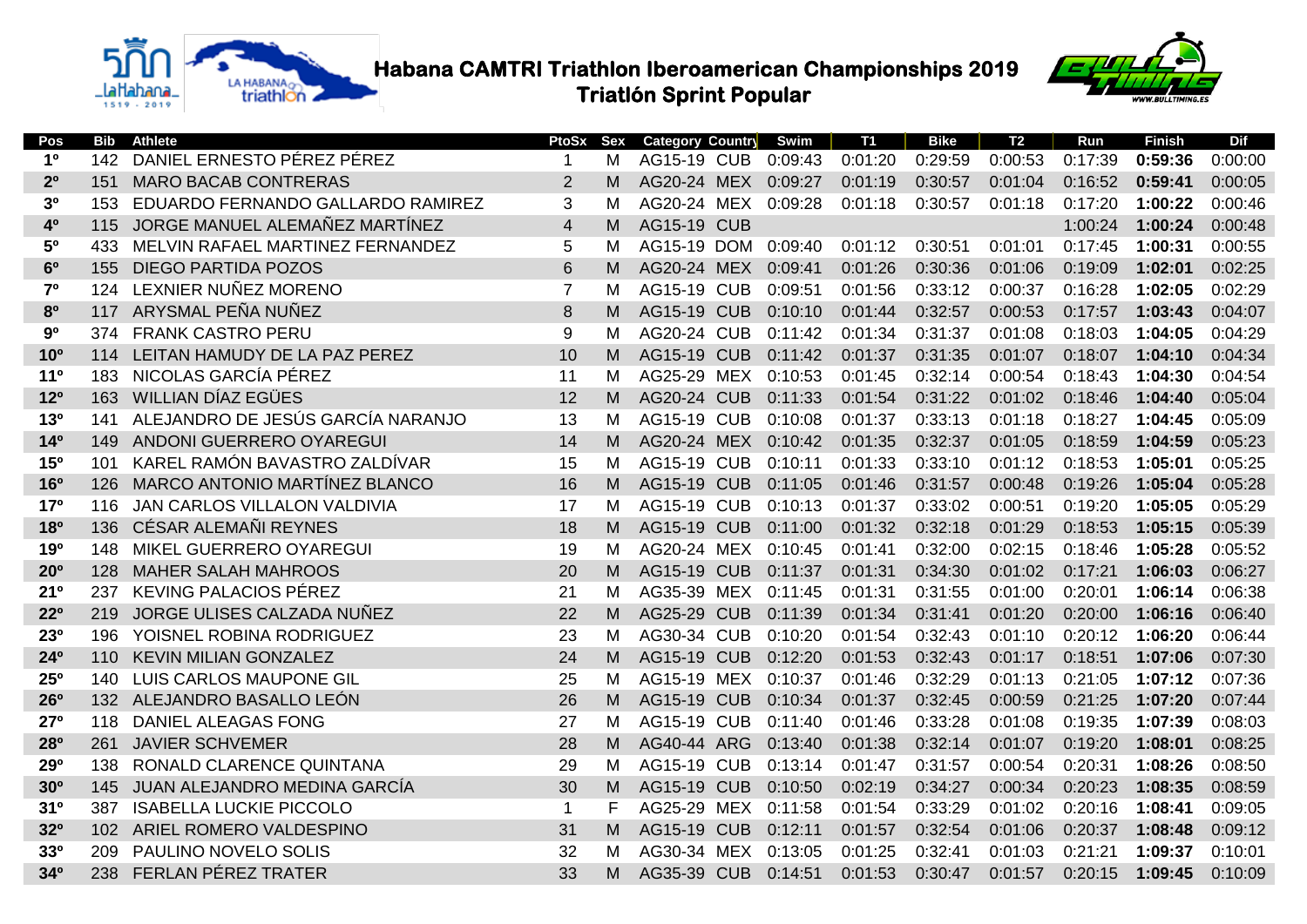



| Pos             | Bib  | <b>Athlete</b>                         | PtoSx          | Sex | <b>Category Country</b> | Swim    | <b>T1</b> | <b>Bike</b> | T <sub>2</sub> | Run     | <b>Finish</b> | <b>Dif</b> |
|-----------------|------|----------------------------------------|----------------|-----|-------------------------|---------|-----------|-------------|----------------|---------|---------------|------------|
| 350             | 432  | ALEXIS GABRIEL VASQUEZ FERNANDEZ       | 34             | M   | AG15-19 DOM             | 0:10:50 | 0:01:46   | 0:34:33     | 0:01:43        | 0:21:27 | 1:10:20       | 0:10:44    |
| <b>36°</b>      | 190  | <b>SEBASTIAN HAHN</b>                  | 35             | M   | AG30-34 GER             | 0:14:14 | 0:02:54   | 0:32:25     | 0:01:22        | 0:19:26 | 1:10:23       | 0:10:47    |
| 370             | 309  | BULMARO ALVAREZ ZUÑIGA                 | 36             | м   | AG50-54 MEX             | 0:15:01 | 0:01:48   | 0:30:23     | 0:01:50        | 0:21:19 | 1:10:23       | 0:10:47    |
| 380             | 357  | ROSA ELENA RAMOS GARCÉS                | 2              | F   | AG15-19 CUB             | 0:11:21 | 0:01:54   | 0:34:10     | 0:01:06        | 0:22:22 | 1:10:53       | 0:11:17    |
| 390             | 366  | SOANNYS DEL ROCIÓ CORONA FERNÁNDEZ     | 3              | F   | <b>AG15-19 CUB</b>      | 0:12:09 | 0:02:02   | 0:33:12     | 0:01:08        | 0:22:44 | 1:11:17       | 0:11:41    |
| 40 <sup>o</sup> | 123. | JUAN CARLOS GREENE GUILLEN             | 37             | м   | AG45-49 MEX             | 0:11:11 | 0:01:33   | 0:34:43     | 0:00:58        | 0:23:33 | 1:12:00       | 0:12:24    |
| 41 <sup>0</sup> | 322  | <b>WILLIAM BLEVINS</b>                 | 38             | м   | AG55-59 USA             | 0:13:07 | 0:02:04   | 0:32:16     | 0:01:34        | 0:23:16 | 1:12:18       | 0:12:42    |
| 42°             | 245  | MARCELO LEONARDO ALVAREZ               | 39             | M   | AG35-39 ARG             | 0:13:06 | 0:01:27   | 0:32:59     | 0:01:28        | 0:23:25 | 1:12:27       | 0:12:51    |
| 43°             | 282  | <b>JEROME BOURGEOIS</b>                | 40             | м   | AG40-44 CAN             | 0:13:42 | 0:02:40   | 0:31:51     | 0:01:42        | 0:22:30 | 1:12:28       | 0:12:52    |
| 440             | 150  | MARCOS LAZARO CHANG LOPEZ              | 41             | м   | AG20-24 CUB             | 0:12:07 | 0:02:25   | 0:34:55     | 0:00:43        | 0:22:19 | 1:12:30       | 0:12:54    |
| 45°             | 130  | ALEJANDRO JESUS PAEZ DIAZ              | 42             | м   | <b>AG15-19 CUB</b>      | 0:15:07 | 0:02:12   | 0:32:11     | 0:01:35        | 0:21:36 | 1:12:43       | 0:13:07    |
| 46°             | 105  | <b>KEVIN REYES MARRERO</b>             | 43             | м   | <b>AG15-19 CUB</b>      | 0:11:44 | 0:01:37   | 0:36:07     | 0:01:12        | 0:22:04 | 1:12:46       | 0:13:10    |
| 47°             | 106  | DIEGO LEONARDO PÉREZ FRÍAS             | 44             | м   | <b>AG15-19 CUB</b>      | 0:12:29 | 0:01:34   | 0:35:29     | 0:01:46        | 0:21:28 | 1:12:48       | 0:13:12    |
| 480             | 263  | <b>JORGE GUZMAN ELIZALDE</b>           | 45             | м   | AG40-44 MEX             | 0:12:07 | 0:02:30   | 0:35:24     | 0:01:11        | 0:21:36 | 1:12:51       | 0:13:15    |
| 490             | 259  | LUIS EDEL IGLESIAS CALZADILLA          | 46             | м   | <b>AG40-44 CUB</b>      | 0:14:29 | 0:02:13   | 0:33:23     | 0:01:16        | 0:21:51 | 1:13:12       | 0:13:36    |
| 50 <sup>o</sup> |      | 104 YEISON GONZALES RODRÍGUEZ          | 47             | M   | <b>AG15-19 CUB</b>      | 0:11:33 | 0:02:15   | 0:37:35     | 0:00:48        | 0:21:17 | 1:13:29       | 0:13:53    |
| 510             | 271  | JOEL PEÑATE QUINTANA                   | 48             | M   | <b>AG40-44 CUB</b>      | 0:16:36 | 0:03:13   | 0:31:40     | 0:01:15        | 0:20:51 | 1:13:37       | 0:14:01    |
| 52 <sup>o</sup> | 193  | <b>JACK MARSHALL</b>                   | 49             | M   | AG30-34 GBR             | 0:14:34 | 0:02:18   | 0:32:23     | 0:01:22        | 0:23:34 | 1:14:13       | 0:14:37    |
| 530             | 154  | CARLOS FERNÁNDO POZO PUERTAS           | 50             | м   | <b>AG20-24 CUB</b>      | 0:15:07 | 0:02:38   | 0:31:28     | 0:01:35        | 0:23:27 | 1:14:18       | 0:14:42    |
| 54°             | 131  | <b>CALEB MARINE INFANTE</b>            | 51             | м   | <b>AG15-19 CUB</b>      | 0:13:16 | 0:01:50   | 0:37:03     | 0:01:53        | 0:20:18 | 1:14:21       | 0:14:45    |
| 55°             | 213  | RENE GÓNZALEZ GÓNZALEZ                 | 52             | М   | AG30-34 MEX             | 0:14:58 | 0:02:14   | 0:34:58     | 0:01:11        | 0:20:58 | 1:14:21       | 0:14:45    |
| <b>56°</b>      | 356  | LAURA B HERNANDEZ MACHADO              | $\overline{4}$ | F   | <b>AG15-19 CUB</b>      | 0:12:04 | 0:02:10   | 0:36:50     | 0:01:38        | 0:21:45 | 1:14:29       | 0:14:53    |
| 57°             | 262  | <b>MARK VAN DEN BERGH</b>              | 53             | м   | AG40-44 USA             | 0:14:14 | 0:02:48   | 0:34:45     | 0:01:39        | 0:21:09 | 1:14:36       | 0:15:00    |
| 580             | 109  | YONDER FÉLIX MEDINA CEDEÑO             | 54             | M   | <b>AG15-19 CUB</b>      | 0:13:14 | 0:02:20   | 0:39:11     | 0:00:44        | 0:19:52 | 1:15:23       | 0:15:47    |
| 590             | 431  | KAREL ALEXA RAMIREZ BODDEN             | 5              | F   | <b>AG15-19 DOM</b>      | 0:11:45 | 0:01:47   | 0:33:53     | 0:01:16        | 0:26:47 | 1:15:31       | 0:15:55    |
| 60 <sup>o</sup> | 161  | EXANDER BAZAN CUTIÑO                   | 55             | м   | <b>AG20-24 CUB</b>      | 0:11:06 | 0:02:11   | 0:33:47     | 0:00:59        | 0:27:29 | 1:15:34       | 0:15:58    |
| 61º             | 388  | ALEXA JORGE RENDON                     | 6              | F   | AG25-29 MEX             | 0:13:01 | 0:01:58   | 0:35:57     | 0:01:09        | 0:24:04 | 1:16:11       | 0:16:35    |
| 62º             | 352  | <b>DEYANIRA FERRALES GARCIA</b>        | $\overline{7}$ | F.  | <b>AG15-19 CUB</b>      | 0:11:31 | 0:02:00   | 0:37:38     | 0:01:32        | 0:23:36 | 1:16:18       | 0:16:42    |
| 630             | 239  | <b>WILLIAM SWAN</b>                    | 56             | м   | AG35-39 USA             | 0:16:16 | 0:02:35   | 0:32:34     | 0:01:37        | 0:23:45 | 1:16:48       | 0:17:12    |
| 64°             | 364  | <b>MIRTHA GONZALES TAMAYO</b>          | 8              | F.  | AG15-19 CUB             | 0:12:12 | 0:02:23   | 0:38:34     | 0:01:08        | 0:22:30 | 1:16:49       | 0:17:13    |
| 65°             | 187  | <b>RAFAEL URBAY PALLO</b>              | 57             | м   | <b>AG25-29 CUB</b>      | 0:15:13 | 0:02:13   | 0:36:08     | 0:01:14        | 0:22:00 | 1:16:50       | 0:17:14    |
| 66 <sup>o</sup> | 292  | <b>GERARDO FEDERICO BASCHUK ALONSO</b> | 58             | M   | <b>AG45-49 MEX</b>      | 0:12:08 | 0:02:33   | 0:35:25     | 0:02:12        | 0:24:40 | 1:16:59       | 0:17:23    |
| 67°             | 165  | RICARDO IZNAGA PALACIO                 | 59             | м   | <b>AG20-24 CUB</b>      | 0:13:46 | 0:02:25   | 0:35:57     | 0:00:39        | 0:24:13 | 1:17:02       | 0:17:26    |
| 680             | 170  | ALVARO MEDEL CAMPILLO                  | 60             | м   | AG20-24 MEX 0:17:13     |         | 0:03:04   | 0:33:20     | 0:01:22        | 0:22:07 | 1:17:07       | 0:17:31    |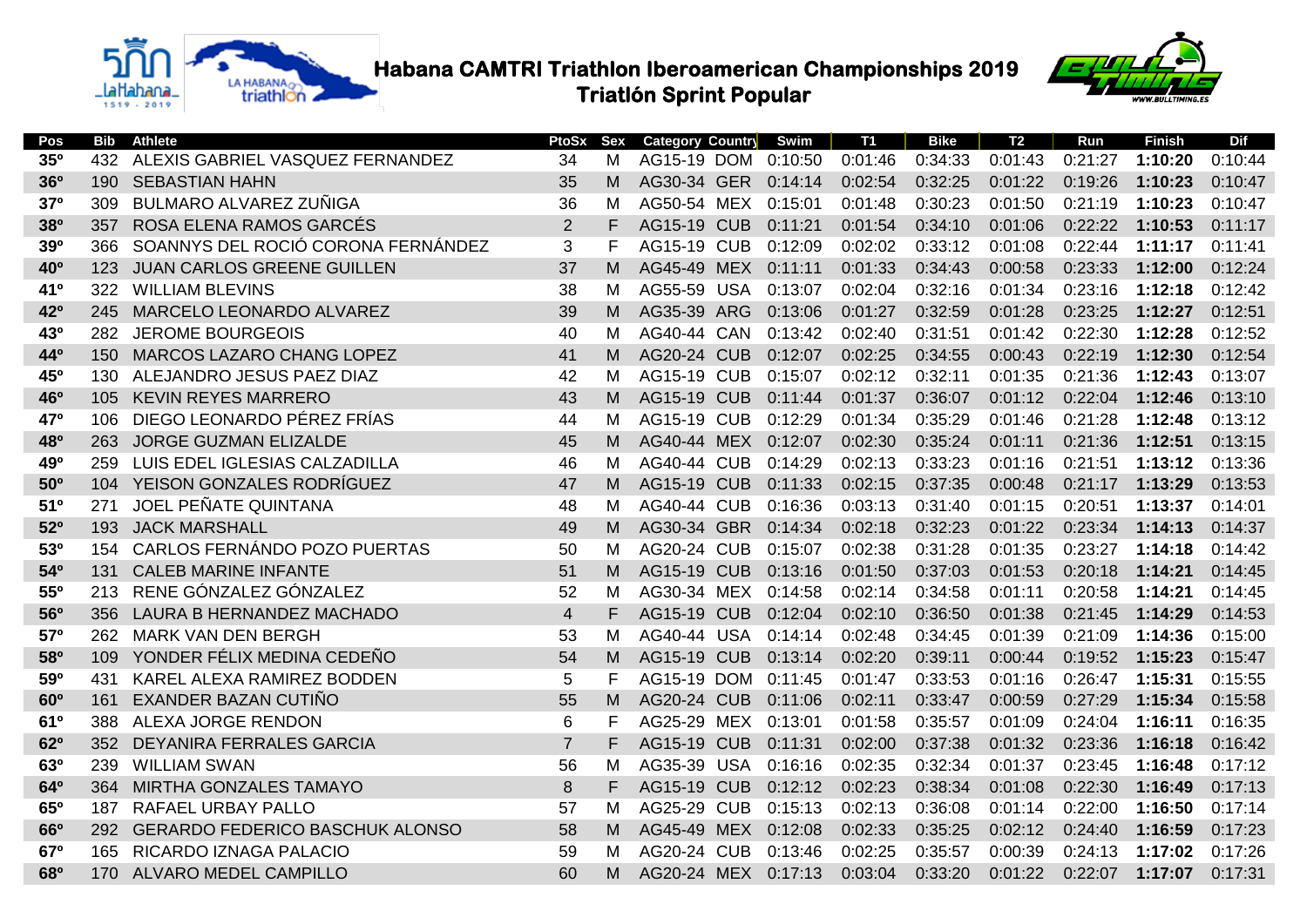



| Pos              | <b>Bib</b> | <b>Athlete</b>                     | PtoSx | Sex | <b>Category Country</b> | Swim    | <b>T1</b> | <b>Bike</b> | <b>T2</b> | Run     | <b>Finish</b> | <b>Dif</b> |
|------------------|------------|------------------------------------|-------|-----|-------------------------|---------|-----------|-------------|-----------|---------|---------------|------------|
| 690              | 107        | JEFFERSON A. FIGUERA FONSECA.      | 61    | м   | <b>AG15-19 CUB</b>      | 0:10:35 | 0:02:06   | 0:44:09     | 0:00:37   | 0:19:46 | 1:17:16       | 0:17:40    |
| <b>70°</b>       | 156        | <b>MARLON TELLES VALDIVIA</b>      | 62    | M   | AG20-24 CUB             | 0:11:29 | 0:03:23   | 0:35:29     | 0:01:33   | 0:25:22 | 1:17:18       | 0:17:42    |
| 710              | 316        | <b>ADOLFO TRUJILLO</b>             | 63    | м   | AG55-59 USA             | 0:12:44 | 0:02:21   | 0:36:26     | 0:00:56   | 0:24:51 | 1:17:20       | 0:17:44    |
| 72°              | 208        | ADONYS BETANCOURT LEÓN             | 64    | м   | AG30-34 CUB             | 0:16:58 | 0:02:19   | 0:36:12     | 0:01:01   | 0:20:52 | 1:17:23       | 0:17:47    |
| 730              | 297        | <b>LUC DESCAMPS</b>                | 65    | м   | AG50-54 BEL             | 0:15:32 | 0:03:41   | 0:34:21     | 0:00:38   | 0:23:10 | 1:17:24       | 0:17:48    |
| 74°              | 158        | <b>ELEXI FAJARDO BACKER</b>        | 66    | м   | AG20-24 CUB             | 0:17:07 | 0:02:06   | 0:34:29     | 0:01:37   | 0:22:09 | 1:17:29       | 0:17:53    |
| 75°              | 143        | ALEJANDRO GARCÍA MENÉNDEZ          | 67    | м   | <b>AG15-19 CUB</b>      | 0:13:13 | 0:02:04   | 0:38:13     | 0:01:41   | 0:22:27 | 1:17:40       | 0:18:04    |
| 76°              | 113        | <b>WILLIAN LUPETEY ARMADA</b>      | 68    | м   | <b>AG15-19 CUB</b>      | 0:13:05 | 0:01:52   | 0:36:28     | 0:01:23   | 0:24:52 | 1:17:42       | 0:18:06    |
| 77°              | 139        | LUIS ANTONIO BRAVO ALVÁREZ         | 69    | м   | AG15-19 MEX             | 0:11:11 | 0:02:03   | 0:38:58     | 0:01:13   | 0:24:17 | 1:17:44       | 0:18:08    |
| 780              | 199        | ALBERTO GONZALEZ PROENZA           | 70    | М   | AG30-34 CUB             | 0:14:40 | 0:03:12   | 0:34:14     | 0:01:56   | 0:24:03 | 1:18:06       | 0:18:30    |
| 79º              | 323        | <b>ESTEBAN REGALADO</b>            | 71    | М   | AG55-59 USA             | 0:16:19 | 0:02:09   | 0:33:11     | 0:01:31   | 0:24:56 | 1:18:09       | 0:18:33    |
| <b>80°</b>       | 286        | JUAN CARLOS ALEMÁN ARREDONDO       | 72    | м   | AG30-34 CUB             | 0:15:34 | 0:02:19   | 0:35:45     | 0:01:50   | 0:22:44 | 1:18:14       | 0:18:38    |
| 810              | 207        | <b>JUAN DAVID SALINAS CORNEJO</b>  | 73    | м   | AG30-34 MEX             | 0:17:21 | 0:02:52   | 0:38:42     | 0:01:23   | 0:17:56 | 1:18:16       | 0:18:40    |
| 820              | 217        | <b>TRISTAN ALMADA</b>              | 74    | м   | AG30-34 USA             | 0:19:05 | 0:03:54   | 0:33:02     | 0:01:58   | 0:20:17 | 1:18:18       | 0:18:42    |
| 830              | 300        | <b>PIERRE BACHUS</b>               | 75    | м   | AG50-54 FRA             | 0:15:52 | 0:03:20   | 0:35:52     | 0:01:29   | 0:22:10 | 1:18:44       | 0:19:08    |
| 840              | 137        | <b>WOUTER VALKENBURG</b>           | 76    | м   | AG15-19 NED             | 0:14:42 | 0:03:04   | 0:35:50     | 0:01:08   | 0:24:02 | 1:18:49       | 0:19:13    |
| 85°              | 360        | ADIANNES TORRES SAN JUAN           | 9     | F.  | <b>AG15-19 CUB</b>      | 0:12:07 | 0:02:02   | 0:41:21     | 0:00:35   | 0:22:53 | 1:19:00       | 0:19:24    |
| 860              | 204        | <b>ETIENNE ROLON</b>               | 77    | м   | AG30-34 PUR             | 0:15:12 | 0:01:54   | 0:36:21     | 0:00:58   | 0:24:43 | 1:19:10       | 0:19:34    |
| 870              | 295        | JUAN JAVIER MORALES GUTIERREZ      | 78    | м   | AG45-49 MEX             | 0:15:03 | 0:03:00   | 0:34:39     | 0:01:57   | 0:24:37 | 1:19:18       | 0:19:42    |
| 880              | 277        | LYAIN GUILLEN GONZÁLEZ             | 79    | м   | AG40-44 CUB             | 0:17:03 | 0:02:43   | 0:32:04     | 0:02:17   | 0:25:14 | 1:19:22       | 0:19:46    |
| 890              | 389        | ROSANGELA DÍAZ SANTOS              | 10    | F   | AG25-29 MEX             | 0:14:07 | 0:01:52   | 0:36:28     | 0:01:29   | 0:25:25 | 1:19:23       | 0:19:47    |
| 90°              | 206        | <b>DAN LINDHOLM</b>                | 80    | м   | AG30-34 USA             |         | 0:18:34   | 0:36:21     | 0:01:49   | 0:22:39 | 1:19:24       | 0:19:48    |
| 91°              | 218        | JORGE GONZÁLEZ SÁNCHEZ             | 81    | м   | AG30-34 CUB             | 0:17:41 | 0:02:26   | 0:33:34     | 0:01:48   | 0:23:59 | 1:19:30       | 0:19:54    |
| 92°              | 329        | <b>WILLIAM BAKER</b>               | 82    | м   | AG60-64 USA             | 0:14:22 | 0:02:41   | 0:36:35     | 0:02:06   | 0:24:19 | 1:20:04       | 0:20:28    |
| 930              | 167        | <b>HEBER FÉLIX CERDA</b>           | 83    | м   | AG20-24 MEX             | 0:15:58 | 0:03:44   | 0:33:57     | 0:01:21   | 0:25:26 | 1:20:27       | 0:20:51    |
| 94°              | 210        | LUIS OLMEDO DE CÁCERES             | 84    | м   | AG30-34 ESP             | 0:14:12 | 0:03:52   | 0:35:26     | 0:02:21   | 0:24:45 | 1:20:39       | 0:21:03    |
| 95°              | 189        | <b>WILLIAN RENE FAJARDO SUAREZ</b> | 85    | м   | AG30-34 CUB             | 0:14:24 | 0:02:46   | 0:38:23     | 0:02:46   | 0:22:32 | 1:20:52       | 0:21:16    |
| 96°              | 103        | ANGEL E. RAMOS VILLA               | 86    | M   | <b>AG15-19 CUB</b>      | 0:12:56 | 0:02:52   | 0:39:50     | 0:00:56   | 0:24:24 | 1:21:00       | 0:21:24    |
| 97°              | 266        | MIGUEL LOPEZ PULIDO                | 87    | м   | AG40-44 MEX             | 0:12:55 | 0:02:50   | 0:36:28     | 0:02:12   | 0:26:57 | 1:21:25       | 0:21:49    |
| 980              | 333        | JOSÉ LUIS ROJAS BENITEZ            | 88    | M   | AG60-64 MEX             | 0:18:14 | 0:02:26   | 0:35:50     | 0:02:18   | 0:23:08 | 1:21:58       | 0:22:22    |
| 990              | 177        | <b>DIEGO SANCHEZ MONTES</b>        | 89    | м   | AG20-24 MEX             | 0:17:43 | 0:02:55   | 0:35:05     | 0:02:31   | 0:23:56 | 1:22:11       | 0:22:35    |
| 100 <sup>o</sup> | 369        | <b>DANIELA POMPA JORGE</b>         | 11    | F.  | <b>AG20-24 CUB</b>      | 0:14:07 | 0:02:13   | 0:39:04     | 0:01:25   | 0:25:25 | 1:22:15       | 0:22:39    |
| 101 <sup>o</sup> | 321        | JOSÉ A. SILVERIO BENDOYRO          | 90    | м   | AG55-59 CUB             | 0:14:15 | 0:03:01   | 0:36:25     | 0:01:51   | 0:26:48 | 1:22:22       | 0:22:46    |
| <b>102º</b>      | 378        | ANA JULIA HERNANDEZ CÁRDENAS       | 12    | F.  | AG25-29 MEX 0:14:34     |         | 0:02:29   | 0:38:24     | 0:01:47   | 0:25:16 | 1:22:32       | 0:22:56    |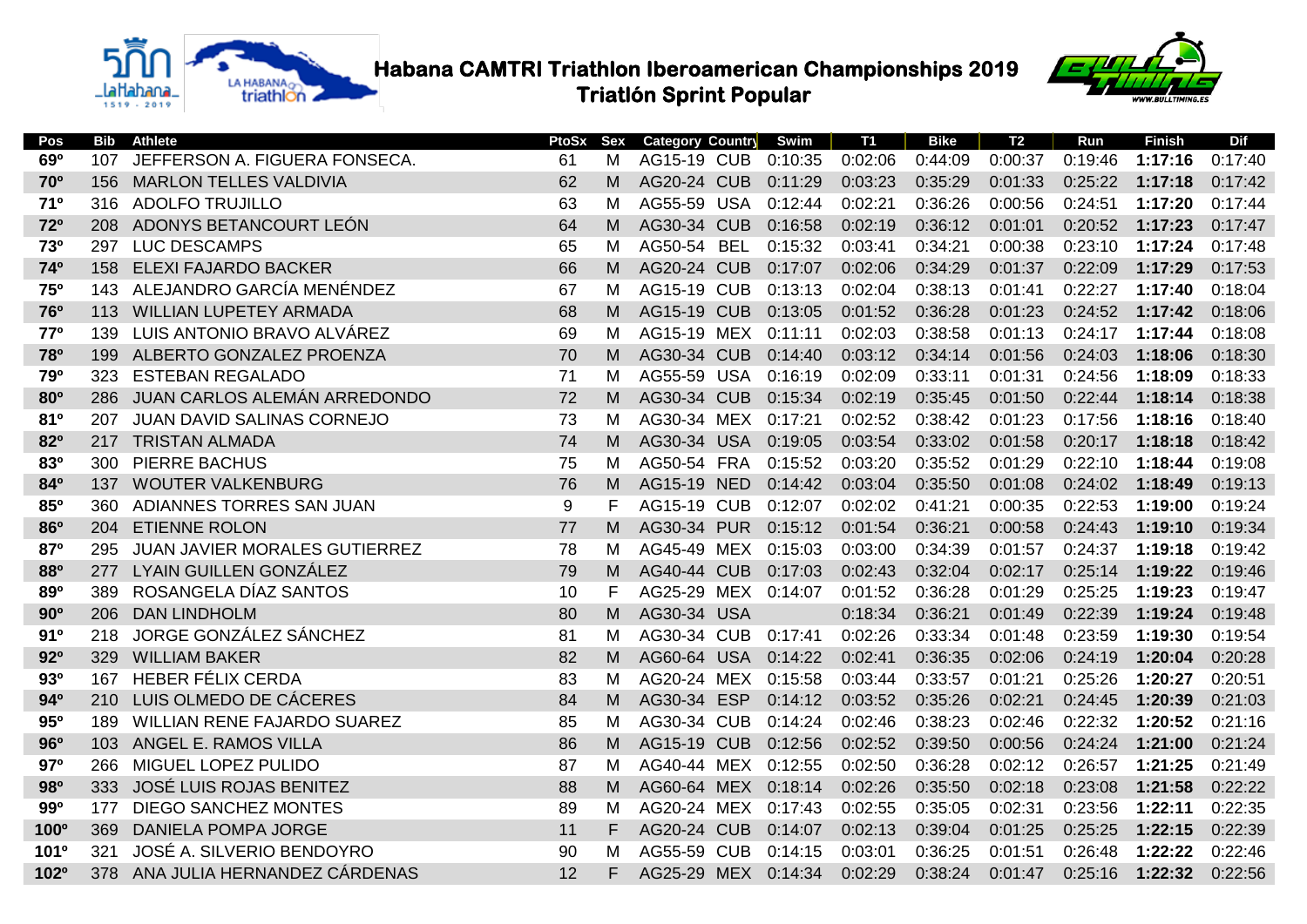

**TABLE Habana CAMTRI Triathlon Iberoamerican Championships 2019 Triatlón Sprint Popular**



| Pos                    | Bib | <b>Athlete</b>                    | PtoSx | Sex | <b>Category Country</b> |            | Swim    | <b>T1</b> | <b>Bike</b> | T <sub>2</sub> | Run     | <b>Finish</b> | <b>Dif</b> |
|------------------------|-----|-----------------------------------|-------|-----|-------------------------|------------|---------|-----------|-------------|----------------|---------|---------------|------------|
| 103 <sup>o</sup>       | 159 | SANTIAGO PAULINO VILLAR MURRIETA  | 91    | м   | AG20-24 MEX             |            | 0:15:44 | 0:03:55   | 0:33:55     | 0:01:29        | 0:27:40 | 1:22:45       | 0:23:09    |
| <b>104°</b>            | 303 | <b>CARLO SACCHIERO</b>            | 92    | M   | AG50-54                 | <b>ITA</b> | 0:16:46 | 0:02:52   | 0:39:22     | 0:00:31        | 0:23:22 | 1:22:56       | 0:23:20    |
| 105 <sup>°</sup>       | 201 | <b>TIM BUCHMILLER</b>             | 93    | м   | AG30-34 USA             |            | 0:15:05 | 0:03:55   | 0:34:43     | 0:02:25        | 0:26:52 | 1:23:02       | 0:23:26    |
| 106 <sup>o</sup>       | 373 | <b>FLOR GUTIERES REYNA</b>        | 13    | F   | <b>AG20-24 CUB</b>      |            | 0:15:05 | 0:02:28   | 0:38:02     | 0:01:53        | 0:25:33 | 1:23:02       | 0:23:26    |
| 107 <sup>o</sup>       | 157 | <b>CARLOS ENRIQUE MILO SUAREZ</b> | 94    | м   | <b>AG20-24 CUB</b>      |            | 0:15:01 | 0:02:01   | 0:35:03     | 0:02:14        | 0:28:59 | 1:23:20       | 0:23:44    |
| <b>108°</b>            | 279 | <b>DORIAN ROACH</b>               | 95    | м   | AG40-44 BAH             |            | 0:11:49 | 0:01:58   | 0:36:39     | 0:02:00        | 0:31:00 | 1:23:29       | 0:23:53    |
| 109 <sup>o</sup>       | 385 | ANA PAULA RAMIREZ MARTINEZ        | 14    | F   | AG25-29 MEX             |            | 0:16:26 | 0:02:15   | 0:36:28     | 0:01:35        | 0:26:52 | 1:23:39       | 0:24:03    |
| <b>110°</b>            | 409 | <b>OLIVIA ACOSTA RUIZ</b>         | 15    | F   | AG40-44 MEX             |            | 0:14:48 | 0:02:19   | 0:37:02     | 0:01:52        | 0:27:48 | 1:23:52       | 0:24:16    |
| <b>111º</b>            | 392 | <b>TANIA PAREDES CRUZ</b>         | 16    | F   | AG30-34 MEX             |            | 0:15:34 | 0:02:32   | 0:38:58     | 0:01:51        | 0:25:01 | 1:23:58       | 0:24:22    |
| 1120                   | 319 | JORGE M. HERRERA ALONSO           | 96    | м   | <b>AG55-59 CUB</b>      |            | 0:12:28 | 0:03:06   | 0:38:25     | 0:01:39        | 0:28:32 | 1:24:11       | 0:24:35    |
| 113 <sup>o</sup>       | 257 | <b>FREDERIC AUBRY</b>             | 97    | м   | AG40-44 FRA             |            | 0:15:39 | 0:03:47   | 0:40:31     | 0:01:52        | 0:22:22 | 1:24:14       | 0:24:38    |
| 114 <sup>0</sup>       | 399 | SAYDA MELINA RODRIGUEZ GÓMEZ      | 17    | F   | AG35-39 MEX             |            | 0:14:39 | 0:02:51   | 0:38:06     | 0:01:26        | 0:27:25 | 1:24:29       | 0:24:53    |
| <b>115°</b>            | 181 | ARMANDO MORELL RODRIGUES          | 98    | м   | <b>AG25-29 CUB</b>      |            | 0:13:09 | 0:02:41   | 0:41:08     | 0:02:02        | 0:25:31 | 1:24:33       | 0:24:57    |
| <b>116<sup>°</sup></b> | 194 | LEANDRO BASULTO PUPO              | 99    | M   | AG30-34 CUB             |            | 0:12:54 | 0:02:16   | 0:41:44     | 0:02:29        | 0:25:07 | 1:24:33       | 0:24:57    |
| <b>117<sup>o</sup></b> |     | 272 LUIS HORACIO MUÑOZ ORTIZ      | 100   | м   | AG40-44 MEX             |            | 0:17:13 | 0:03:05   | 0:34:51     | 0:02:11        | 0:27:16 | 1:24:38       | 0:25:02    |
| <b>118°</b>            | 426 | <b>MICHELLE HUANG</b>             | 18    | F   | AG30-34 USA             |            | 0:17:47 | 0:02:32   | 0:38:38     | 0:01:48        | 0:23:53 | 1:24:41       | 0:25:05    |
| <b>119°</b>            | 171 | SERGIO RUISEÑOR ALTAMIRANO        | 101   | м   | AG20-24 MEX             |            | 0:17:29 | 0:03:30   | 0:37:11     | 0:01:53        | 0:24:57 | 1:25:03       | 0:25:27    |
| <b>120°</b>            | 313 | JOSÉ ANTONIO CASTRO CASTELAN      | 102   | м   | AG50-54 MEX             |            | 0:13:21 | 0:04:02   | 0:38:49     | 0:01:55        | 0:26:55 | 1:25:04       | 0:25:28    |
| <b>121º</b>            | 231 | ESTEBAN CALDERON HERNANDEZ        | 103   | м   | AG35-39 COL             |            | 0:18:21 | 0:03:41   | 0:37:03     | 0:01:59        | 0:23:59 | 1:25:04       | 0:25:28    |
| 1220                   | 175 | <b>GONZALO MEDEL DIAZ</b>         | 104   | м   | AG20-24 MEX             |            | 0:14:03 | 0:04:12   | 0:35:19     | 0:02:08        | 0:29:32 | 1:25:15       | 0:25:39    |
| <b>123º</b>            | 188 | <b>TOM KERKHOFF</b>               | 105   | м   | AG25-29 USA             |            | 0:19:57 | 0:03:13   | 0:36:20     | 0:02:01        | 0:23:44 | 1:25:16       | 0:25:40    |
| 1240                   | 180 | JACOBO DELGADO GONZALEZ           | 106   | м   | AG25-29 MEX             |            | 0:12:15 | 0:02:59   | 0:39:36     | 0:01:03        | 0:29:45 | 1:25:40       | 0:26:04    |
| <b>125°</b>            | 197 | <b>ALEX BLANCO IGLESIAS</b>       | 107   | М   | AG30-34 CUB             |            | 0:21:43 | 0:03:01   | 0:37:38     | 0:01:39        | 0:21:59 | 1:26:02       | 0:26:26    |
| <b>126°</b>            | 249 | <b>FAUSTO RIUSSI CRUZ</b>         | 108   | M   | AG35-39 MEX             |            | 0:14:53 | 0:02:45   | 0:42:23     | 0:01:33        | 0:24:28 | 1:26:03       | 0:26:27    |
| <b>127°</b>            | 253 | PEDRO OLMEDO DE CÁCERES           | 109   | м   | AG35-39 ESP             |            | 0:16:32 | 0:05:19   | 0:37:49     | 0:01:00        | 0:25:30 | 1:26:13       | 0:26:37    |
| <b>128°</b>            | 416 | <b>ALMA ESPARZA</b>               | 19    | F   | AG45-49 MEX             |            | 0:15:51 | 0:02:11   | 0:39:00     | 0:01:16        | 0:28:00 | 1:26:21       | 0:26:45    |
| <b>129°</b>            | 246 | <b>EDGAR ARANGO DIAZ</b>          | 110   | м   | AG35-39 MEX             |            | 0:13:44 | 0:03:10   | 0:40:20     | 0:03:35        | 0:26:01 | 1:26:52       | 0:27:16    |
| <b>130°</b>            |     | 314 ARMANDO CARDENAS FALGUEIRA    | 111   | M   | AG50-54 CUB             |            | 0:13:22 | 0:02:53   | 0:41:41     | 0:01:08        | 0:28:22 | 1:27:29       | 0:27:53    |
| <b>131º</b>            | 268 | <b>JOSE LUIS POMPA RANGEL</b>     | 112   | м   | AG40-44 MEX             |            | 0:15:09 | 0:02:30   | 0:35:54     | 0:00:46        | 0:33:13 | 1:27:34       | 0:27:58    |
| 1320                   | 252 | ROBERTO PAVEL SALDAÑA ESTAÑOL     | 113   | м   | AG35-39 MEX             |            | 0:13:28 | 0:04:04   | 0:40:18     | 0:01:46        | 0:28:06 | 1:27:44       | 0:28:08    |
| <b>133º</b>            | 325 | REYNALDO DE LA FLOR RAMOS         | 114   | м   | AG55-59 CUB             |            | 0:15:10 | 0:02:23   | 0:37:57     | 0:03:01        | 0:29:13 | 1:27:47       | 0:28:11    |
| 1340                   | 424 | <b>MERRIE WIMMER</b>              | 20    | F   | AG50-54 USA             |            | 0:17:50 | 0:02:26   | 0:38:13     | 0:01:33        | 0:28:00 | 1:28:04       | 0:28:28    |
| <b>135°</b>            | 288 | <b>BRUNEL MILLAN PÉREZ</b>        | 115   | м   | <b>AG45-49 CUB</b>      |            | 0:16:06 | 0:03:16   | 0:38:35     | 0:02:13        | 0:28:09 | 1:28:22       | 0:28:46    |
| <b>136°</b>            | 397 | KARINA ITSEL CAMACHO HERNANDEZ    | 21    | F   | AG30-34 MEX 0:17:11     |            |         | 0:02:47   | 0:43:02     | 0:01:48        | 0:23:52 | 1:28:42       | 0:29:06    |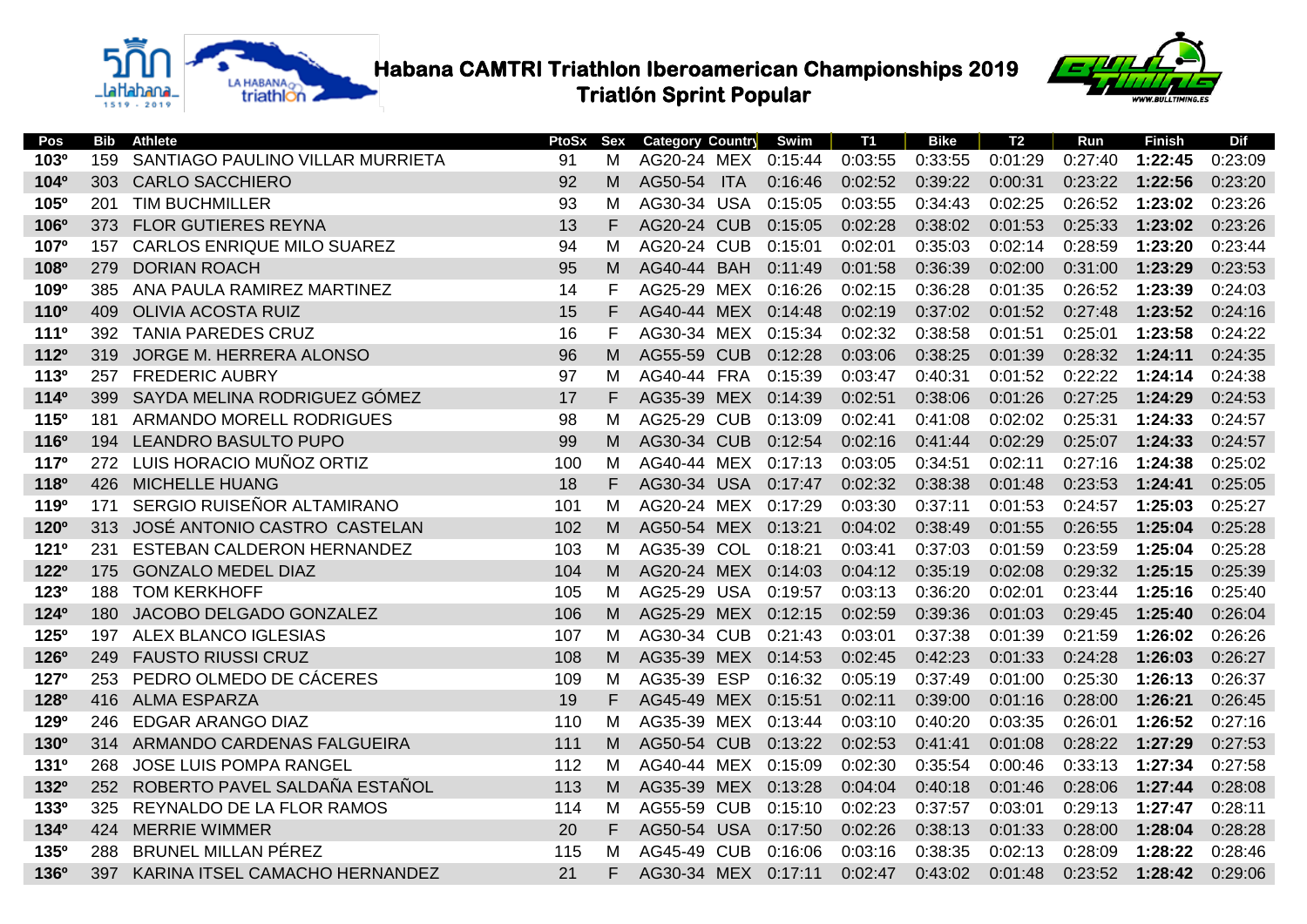

 **Habana CAMTRI Triathlon Iberoamerican Championships 2019**<br>Triatlón Sprint Popular  **Triatlón Sprint Popular**



| Pos                    | <b>Bib</b> | <b>Athlete</b>                    | PtoSx | Sex | <b>Category Country</b> |            | Swim    | <b>T1</b> | <b>Bike</b> | <b>T2</b> | Run     | <b>Finish</b> | <b>Dif</b> |
|------------------------|------------|-----------------------------------|-------|-----|-------------------------|------------|---------|-----------|-------------|-----------|---------|---------------|------------|
| <b>137°</b>            | 430        | ARTURO ARAEL CAMPOS CAMIZALES     | 116   | м   | AG25-29 MEX 0:18:46     |            |         | 0:04:16   | 0:38:13     | 0:01:58   | 0:25:30 | 1:28:45       | 0:29:09    |
| <b>138°</b>            | 202        | <b>ERNESTO GAMBOA AIRA</b>        | 117   | M   | AG30-34 CUB             |            | 0:19:05 | 0:03:26   | 0:37:09     | 0:02:43   | 0:26:20 | 1:28:45       | 0:29:09    |
| <b>139°</b>            | 358        | <b>WENDY GALLEGOS</b>             | 22    | F   | <b>AG15-19 CUB</b>      |            | 0:13:41 | 0:03:15   | 0:43:24     | 0:02:06   | 0:26:26 | 1:28:54       | 0:29:18    |
| <b>140°</b>            | 367        | <b>MELANY DIAZ ROQUE</b>          | 23    | F   | AG15-19 CUB             |            | 0:15:15 | 0:02:52   | 0:42:27     | 0:00:50   | 0:27:29 | 1:28:55       | 0:29:19    |
| <b>141<sup>o</sup></b> | 338        | <b>RICHARD SCHMIDT</b>            | 118   | м   | AG75-79 USA             |            | 0:17:09 | 0:03:26   | 0:36:15     | 0:02:29   | 0:29:36 | 1:28:57       | 0:29:21    |
| 142º                   | 359        | JENNIFER M. LEON GRASO            | 24    | F.  | AG15-19 CUB             |            | 0:14:55 | 0:03:14   | 0:43:28     | 0:01:19   | 0:26:19 | 1:29:17       | 0:29:41    |
| 1430                   | 255        | <b>FLORENT MAYEUX</b>             | 119   | м   | AG40-44 FRA             |            | 0:20:23 | 0:04:08   | 0:43:55     | 0:00:48   | 0:20:44 | 1:29:59       | 0:30:23    |
| 1440                   | 205        | <b>BRETT PERLMUTTER</b>           | 120   | м   | AG30-34 USA             |            | 0:19:23 | 0:05:03   | 0:38:28     | 0:02:11   | 0:24:54 | 1:30:01       | 0:30:25    |
| <b>145°</b>            | 339        | <b>MARCELO CESAR CARUSO</b>       | 121   | м   | AG35-39 ARG             |            | 0:16:20 | 0:04:23   | 0:40:48     | 0:01:12   | 0:27:45 | 1:30:30       | 0:30:54    |
| <b>146°</b>            | 222        | <b>DAVID MCINTYRE</b>             | 122   | м   | AG55-59                 | <b>USA</b> | 0:16:05 | 0:03:53   | 0:42:58     | 0:01:50   | 0:25:44 | 1:30:31       | 0:30:55    |
| <b>147°</b>            | 236        | PIER M. RODRIGUEZ                 | 123   | М   | AG35-39 PUR             |            | 0:19:50 | 0:03:09   | 0:39:21     | 0:02:01   | 0:26:12 | 1:30:34       | 0:30:58    |
| <b>148<sup>°</sup></b> | 302        | JOSÉ ORIOL PÉREZ ÁLVAREZ          | 124   | м   | AG50-54 CUB             |            | 0:20:05 | 0:03:37   | 0:40:50     | 0:03:02   | 0:23:13 | 1:30:49       | 0:31:13    |
| <b>149°</b>            | 401        | HARUMI CÁRDENAS GARCÍA            | 25    | F.  | AG35-39 CUB             |            | 0:16:35 | 0:03:21   | 0:41:12     | 0:01:44   | 0:27:57 | 1:30:51       | 0:31:15    |
| <b>150°</b>            | 298        | <b>ANTONY LECADRE</b>             | 125   | м   | AG50-54 FRA             |            | 0:16:50 | 0:03:28   | 0:39:50     | 0:01:30   | 0:29:37 | 1:31:17       | 0:31:41    |
| <b>151º</b>            | 273        | <b>CARLOS ALVAREZ BECERRA</b>     | 126   | М   | AG40-44 MEX             |            | 0:12:26 | 0:01:44   | 0:54:10     | 0:01:25   | 0:21:55 | 1:31:41       | 0:32:05    |
| <b>152°</b>            | 421        | MARIBEL CEDILLO CARRILLO          | 26    | F.  | AG45-49 MEX             |            | 0:14:52 | 0:02:28   | 0:42:38     | 0:01:35   | 0:30:28 | 1:32:02       | 0:32:26    |
| <b>153º</b>            | 267        | VICTOR GALLEGOS DÍAZ              | 127   | м   | AG40-44 MEX             |            | 0:16:53 | 0:03:59   | 0:42:14     | 0:01:45   | 0:27:20 | 1:32:13       | 0:32:37    |
| 1540                   | 212        | <b>IVAN PINEY INFANTE</b>         | 128   | м   | AG30-34 CUB             |            | 0:15:54 | 0:02:48   | 0:39:13     | 0:00:45   | 0:33:30 | 1:32:13       | 0:32:37    |
| <b>155°</b>            | 381        | DIANA PILAR MANRIQUE AGUILA       | 27    | F.  | AG25-29 MEX             |            | 0:15:12 | 0:03:17   | 0:47:10     | 0:01:33   | 0:25:02 | 1:32:16       | 0:32:40    |
| <b>156°</b>            | 254        | DAYRON JOSÉ AVELLO MARIAN         | 129   | M   | AG35-39 CUB             |            | 0:16:56 | 0:03:59   | 0:41:24     | 0:02:31   | 0:27:26 | 1:32:17       | 0:32:41    |
| <b>157°</b>            | 429        | ILIANA ELENA HERNANDEZ GARCIA     | 28    | F.  | AG50-54 CUB             |            | 0:16:32 | 0:02:37   | 0:44:04     | 0:01:07   | 0:28:15 | 1:32:38       | 0:33:02    |
| <b>158°</b>            | 278        | MICHAEL SANCHEZ RODRIGUEZ         | 130   | м   | <b>AG40-44 CUB</b>      |            | 0:16:48 | 0:03:28   | 0:39:43     | 0:02:15   | 0:30:22 | 1:32:39       | 0:33:03    |
| <b>159°</b>            | 402        | <b>GABRIELA RODRIGUEZ MUNGUIA</b> | 29    | F   | AG35-39 MEX             |            | 0:17:42 | 0:03:13   | 0:44:18     | 0:01:31   | 0:26:15 | 1:33:02       | 0:33:26    |
| 160 <sup>o</sup>       | 160        | <b>SUNELY SUSE AVEILLE</b>        | 30    | F   | AG20-24 CUB             |            | 0:18:46 | 0:02:05   | 0:42:06     | 0:01:37   | 0:28:36 | 1:33:12       | 0:33:36    |
| 161 <sup>o</sup>       | 243        | MICHAEL STEPHENS                  | 131   | м   | AG35-39 USA             |            | 0:18:09 | 0:04:03   | 0:43:20     | 0:01:12   | 0:26:37 | 1:33:23       | 0:33:47    |
| <b>162º</b>            | 240        | <b>MIGUEL ROURA</b>               | 132   | м   | AG35-39 USA             |            | 0:14:44 | 0:06:54   | 0:45:08     | 0:01:11   | 0:25:27 | 1:33:27       | 0:33:51    |
| <b>163º</b>            | 215        | MAYKEL GUTIERREZ RIVERA           | 133   | м   | AG30-34 CUB             |            | 0:19:43 | 0:03:35   | 0:42:58     | 0:02:04   | 0:25:12 | 1:33:34       | 0:33:58    |
| <b>164°</b>            | 301        | <b>BENOIT CROONENBERGHS</b>       | 134   | M   | AG50-54                 | <b>BEL</b> | 0:16:52 | 0:03:33   | 0:43:33     | 0:02:53   | 0:26:45 | 1:33:37       | 0:34:01    |
| 165 <sup>o</sup>       | 375        | <b>KLENCY ANOCETO GONZALES</b>    | 31    | F   | AG20-24 CUB             |            | 0:13:34 | 0:02:11   | 0:43:36     | 0:00:59   | 0:33:26 | 1:33:49       | 0:34:13    |
| <b>166°</b>            | 365        | YELIANNIS RODRIGUEZ AGÜERO        | 32    | F.  | <b>AG15-19 CUB</b>      |            | 0:14:33 | 0:02:43   | 0:45:11     | 0:01:24   | 0:30:05 | 1:33:58       | 0:34:22    |
| <b>167°</b>            | 198        | <b>LIVAN VALDEZ YERO</b>          | 135   | м   | AG30-34 CUB             |            | 0:19:53 | 0:04:28   | 0:44:44     | 0:03:25   | 0:21:36 | 1:34:08       | 0:34:32    |
| <b>168°</b>            | 244        | <b>JEFFREY LOWE</b>               | 136   | м   | AG35-39                 | <b>USA</b> | 0:14:52 | 0:06:49   | 0:45:07     | 0:01:06   | 0:26:24 | 1:34:19       | 0:34:43    |
| <b>169°</b>            | 398        | DALIA FERNÁNDEZ REYES             | 33    | F   | AG35-39 CUB             |            | 0:17:58 | 0:03:20   | 0:44:04     | 0:01:49   | 0:27:07 | 1:34:19       | 0:34:43    |
| <b>170°</b>            | 420        | YAMILKA DE LA HOZ GONZÁLEZ        | 34    | F.  | AG45-49 CUB             |            | 0:13:25 | 0:03:23   | 0:49:06     | 0:01:10   | 0:27:17 | 1:34:23       | 0:34:47    |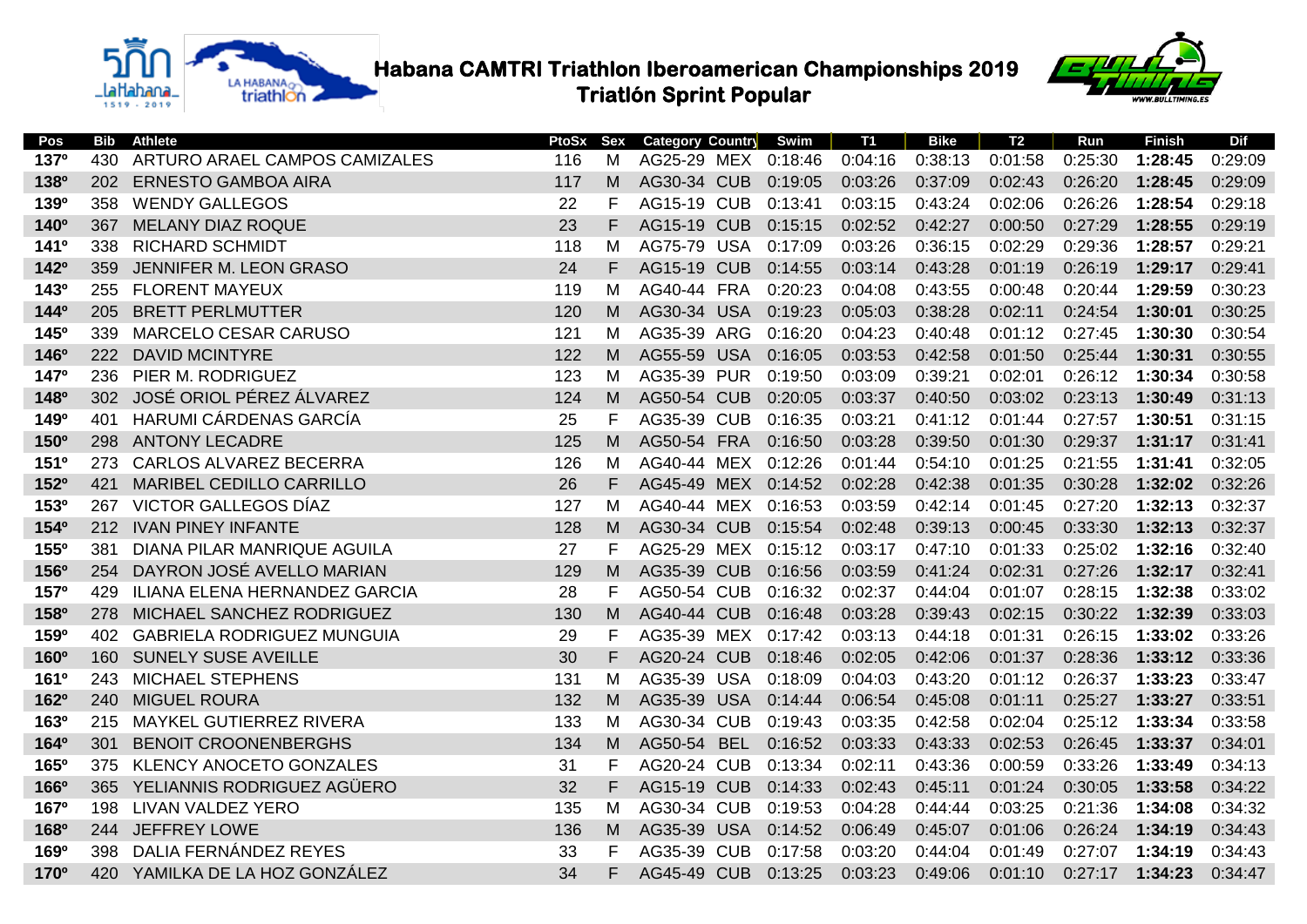



| Pos              | Bib  | <b>Athlete</b>                    | PtoSx | Sex | <b>Category Country</b> |            | Swim    | T1      | Bike    | T2      | Run     | <b>Finish</b> | <b>Dif</b> |
|------------------|------|-----------------------------------|-------|-----|-------------------------|------------|---------|---------|---------|---------|---------|---------------|------------|
| <b>171º</b>      | 276  | ALAIN SUAREZ VILLALOBO            | 137   | М   | AG40-44 CUB             |            | 0:16:31 | 0:05:11 | 0:35:27 | 0:02:53 | 0:34:39 | 1:34:43       | 0:35:07    |
| 1720             | 328  | <b>EDUARDO SEQUEIRA</b>           | 138   | м   | AG55-59 USA             |            | 0:19:02 | 0:03:22 | 0:39:48 | 0:02:22 | 0:30:08 | 1:34:44       | 0:35:08    |
| <b>173º</b>      |      | 294 ALAIN SONDON GONZÁLEZ         | 139   | м   | AG45-49                 | <b>CUB</b> | 0:17:02 | 0:03:42 | 0:44:12 | 0:00:57 | 0:28:51 | 1:34:45       | 0:35:09    |
| 1740             | 176  | ERNESTO RIVERO PÉREZ              | 140   | м   | AG20-24 CUB             |            | 0:19:58 | 0:04:18 | 0:45:27 | 0:00:58 | 0:24:06 | 1:34:49       | 0:35:13    |
| <b>175°</b>      | 404  | MARÍA GUADALUPE CARMONA RODRIGUEZ | 35    | F   | AG35-39 MEX             |            | 0:17:11 | 0:02:45 | 0:45:35 | 0:01:31 | 0:28:50 | 1:35:54       | 0:36:18    |
| <b>176°</b>      | 293  | <b>JEAN-MICHEL GUYONVARCH</b>     | 141   | М   | AG45-49 FRA             |            | 0:22:52 | 0:05:19 | 0:39:03 | 0:02:09 | 0:26:36 | 1:36:00       | 0:36:24    |
| <b>177°</b>      | 121  | <b>RAOUL CROONENBERGHS</b>        | 142   | м   | AG15-19 BEL             |            | 0:20:00 | 0:05:57 | 0:42:40 | 0:01:32 | 0:26:02 | 1:36:13       | 0:36:37    |
| <b>178°</b>      | 308  | <b>JULIAN MARTINEZ PEREZ</b>      | 143   | м   | AG50-54 CUB             |            | 0:17:20 | 0:04:09 | 0:46:41 | 0:01:25 | 0:26:55 | 1:36:31       | 0:36:55    |
| <b>179°</b>      | 264  | <b>MARC JAPEL</b>                 | 144   | м   | AG40-44 FRA             |            | 0:19:57 | 0:04:56 | 0:42:24 | 0:02:50 | 0:26:26 | 1:36:34       | 0:36:58    |
| <b>180°</b>      | 195  | <b>FERNANDO REYES AGUIRRE</b>     | 145   | м   | AG30-34 MEX             |            | 0:17:15 | 0:03:24 | 0:45:06 | 0:02:23 | 0:28:48 | 1:36:59       | 0:37:23    |
| <b>181º</b>      | 111  | JEAN CLAUDE ELVIRA MARTIN         | 146   | М   | AG65-69 FRA             |            | 0:23:51 | 0:04:31 | 0:40:18 | 0:01:57 | 0:26:27 | 1:37:05       | 0:37:29    |
| <b>182º</b>      | 214  | <b>RICARDO ARAGUEZ RIOS</b>       | 147   | м   | AG30-34 CUB             |            | 0:18:58 | 0:04:01 | 0:41:58 | 0:03:48 | 0:28:23 | 1:37:10       | 0:37:34    |
| <b>183º</b>      | 327  | <b>FRANCISCO FOURT</b>            | 148   | м   | AG55-59 FRA             |            | 0:18:07 | 0:05:58 | 0:41:22 | 0:04:01 | 0:27:50 | 1:37:20       | 0:37:44    |
| <b>184°</b>      | 418  | <b>NAYELI APARICIO</b>            | 36    | F   | AG45-49 MEX             |            | 0:14:45 | 0:02:42 | 0:41:41 | 0:01:32 | 0:36:57 | 1:37:38       | 0:38:02    |
| 185 <sup>o</sup> | 415  | <b>JULIE SAUVÉ</b>                | 37    | F   | AG45-49 CAN             |            | 0:13:31 | 0:04:47 | 0:45:57 | 0:02:49 | 0:30:40 | 1:37:45       | 0:38:09    |
| <b>186°</b>      | 410  | ERIKA MARIANA RÍOS RAMIREZ        | 38    | F   | AG40-44 MEX             |            | 0:18:02 | 0:03:18 | 0:47:21 | 0:02:48 | 0:26:23 | 1:37:54       | 0:38:18    |
| <b>187°</b>      |      | 216 FRANCO MANRIQUE TORREA        | 149   | М   | AG30-34 MEX             |            | 0:17:49 | 0:06:20 | 0:42:16 | 0:01:44 | 0:30:15 | 1:38:25       | 0:38:49    |
| <b>188°</b>      | 412  | <b>SHANNON SYKES</b>              | 39    | F   | AG40-44 USA             |            | 0:14:02 | 0:03:30 | 0:49:41 | 0:01:26 | 0:30:08 | 1:38:48       | 0:39:12    |
| <b>189º</b>      | 299  | HIRAM AENLLE RODRÍGUEZ            | 150   | м   | AG50-54 CUB             |            | 0:18:45 | 0:05:39 | 0:46:19 | 0:03:34 | 0:24:54 | 1:39:13       | 0:39:37    |
| 190 <sup>o</sup> |      | 422 VALERIE GUILLEMOT PAUMIER     | 40    | F   | AG50-54 FRA             |            | 0:16:34 | 0:03:26 | 0:45:29 | 0:02:55 | 0:31:16 | 1:39:41       | 0:40:05    |
| <b>191º</b>      | 310  | JUAN CARLOS GRANADOS GARCÍA       | 151   | м   | AG50-54 MEX             |            | 0:23:37 | 0:05:16 | 0:39:21 | 0:02:44 | 0:29:22 | 1:40:23       | 0:40:47    |
| <b>192º</b>      | 284  | CARLOS AUGUSTO MEDINA RIVERO      | 152   | м   | AG45-49 MEX             |            | 0:21:19 | 0:03:18 | 0:40:35 | 0:03:22 | 0:31:52 | 1:40:28       | 0:40:52    |
| <b>193º</b>      | 351  | ALEJANDRA MARÍA TRUJILLO SALAZAR  | 41    | F   | <b>AG15-19 CUB</b>      |            | 0:14:00 | 0:03:35 | 0:55:57 | 0:00:56 | 0:26:11 | 1:40:41       | 0:41:05    |
| 1940             | 274  | JAVIER ARAMBARRI PÉREZ            | 153   | M   | AG40-44 ESP             |            | 0:16:11 | 0:04:51 | 0:43:48 | 0:02:43 | 0:33:20 | 1:40:55       | 0:41:19    |
| <b>195°</b>      | 407  | ELVA JAZMIN DIAZ ZAVALETA         | 42    | F   | AG35-39 MEX             |            | 0:21:21 | 0:03:13 | 0:48:50 | 0:01:41 | 0:25:53 | 1:40:59       | 0:41:23    |
| <b>196°</b>      | 241  | DAVID E WEBER                     | 154   | M   | AG35-39 USA             |            | 0:14:59 | 0:06:58 | 0:47:28 | 0:01:58 | 0:30:09 | 1:41:33       | 0:41:57    |
| <b>197°</b>      | 324  | <b>LUC GAUDILLERE</b>             | 155   | м   | AG55-59 FRA             |            | 0:17:26 | 0:03:40 | 0:49:03 | 0:01:10 | 0:30:42 | 1:42:02       | 0:42:26    |
| <b>198°</b>      | 281  | <b>RON RIGORES</b>                | 156   | M   | AG40-44 USA             |            | 0:18:54 | 0:05:35 | 0:46:24 | 0:01:38 | 0:29:58 | 1:42:30       | 0:42:54    |
| <b>199º</b>      | 168  | <b>JORGE BARRERA CERDA</b>        | 157   | м   | AG20-24 MEX             |            | 0:18:06 | 0:04:41 | 0:44:42 | 0:02:06 | 0:32:55 | 1:42:31       | 0:42:55    |
| 200 <sup>o</sup> | 395  | FERNANDA VICTORIA BOUZAS MARTINEZ | 43    | F   | AG30-34 MEX             |            | 0:15:51 | 0:04:07 | 0:45:38 | 0:03:21 | 0:33:47 | 1:42:46       | 0:43:10    |
| 201 <sup>o</sup> | 371  | MACARENA MEDEL CAMPILLO           | 44    | F   | AG20-24 MEX             |            | 0:20:44 | 0:04:31 | 0:44:29 | 0:01:36 | 0:31:34 | 1:42:56       | 0:43:20    |
| 202 <sup>o</sup> | 417  | RITA YADIRA MANCEBO JEREZ         | 45    | F   | AG45-49                 | <b>BEL</b> | 0:20:15 | 0:04:25 | 0:48:23 | 0:01:18 | 0:28:46 | 1:43:10       | 0:43:34    |
| 203 <sup>o</sup> | 413. | YUNEN LEON TELLEZ                 | 46    | F   | AG40-44 MEX             |            | 0:19:47 | 0:04:59 | 0:45:20 | 0:01:53 | 0:31:18 | 1:43:19       | 0:43:43    |
| <b>204°</b>      |      | 372 CONSTANZA AGUILAR RAMIREZ     | 47    | F   | AG20-24 MEX 0:17:48     |            |         | 0:03:37 | 0:50:56 | 0:02:34 | 0:28:46 | 1:43:44       | 0:44:08    |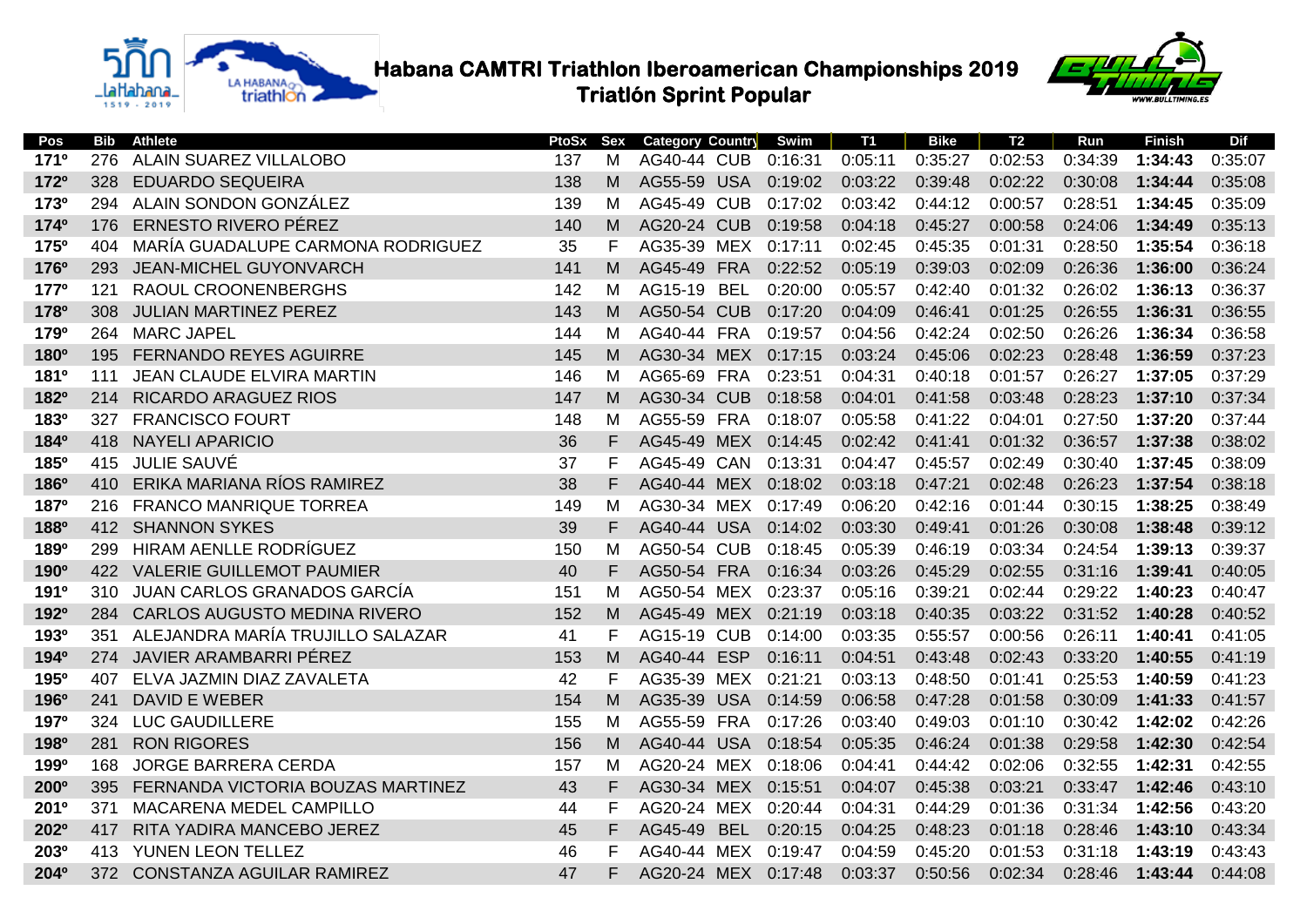



| Pos              | Bib | <b>Athlete</b>                    | <b>PtoSx</b> | Sex | <b>Category Country</b> |            | Swim    | <b>T1</b> | <b>Bike</b> | T <sub>2</sub> | Run     | <b>Finish</b> | <b>Dif</b> |
|------------------|-----|-----------------------------------|--------------|-----|-------------------------|------------|---------|-----------|-------------|----------------|---------|---------------|------------|
| 205 <sup>o</sup> | 258 | <b>DANY MARTINEZ</b>              | 158          | M   | AG40-44 CUB             |            | 0:15:33 | 0:03:21   | 0:41:02     | 0:02:26        | 0:42:03 | 1:44:26       | 0:44:50    |
| <b>206°</b>      | 337 | <b>CARLOS ARCINIEGAS</b>          | 159          | M   | AG75-79 CUB             |            | 0:18:49 | 0:05:09   | 0:41:31     | 0:03:12        | 0:35:50 | 1:44:33       | 0:44:57    |
| <b>207°</b>      | 400 | DAPHNE VAN DEN BERGH              | 48           | F   | AG35-39 USA             |            | 0:16:28 | 0:04:53   | 0:49:10     | 0:01:27        | 0:33:09 | 1:45:08       | 0:45:32    |
| <b>208°</b>      | 275 | FERNANDO GARCÍA LEÓN              | 160          | M   | <b>AG40-44 CUB</b>      |            | 0:19:34 | 0:03:45   | 0:46:45     | 0:01:57        | 0:33:06 | 1:45:09       | 0:45:33    |
| 209 <sup>o</sup> | 242 | <b>JOSE ANTONIO LEYVA MESA</b>    | 161          | M   | <b>AG40-44 CUB</b>      |            | 0:24:31 | 0:03:32   | 0:43:06     | 0:02:15        | 0:31:44 | 1:45:10       | 0:45:34    |
| 210 <sup>o</sup> | 304 | <b>DIOMIR HERNANDEZ TORRES</b>    | 162          | М   | <b>AG50-54 CUB</b>      |            | 0:19:09 | 0:07:20   | 0:50:56     | 0:02:10        | 0:26:03 | 1:45:39       | 0:46:03    |
| <b>211°</b>      | 269 | LUIS ADRIÁN CASTRO DE LA ROSA     | 163          | M   | AG40-44 MEX             |            | 0:23:36 | 0:05:19   | 0:46:49     | 0:02:24        | 0:27:36 | 1:45:45       | 0:46:09    |
| 212°             | 335 | <b>EDWARD WRIGHT</b>              | 164          | M   | AG70-74 USA             |            | 0:19:41 | 0:06:29   | 0:42:19     | 0:02:57        | 0:34:45 | 1:46:13       | 0:46:37    |
| <b>213º</b>      | 317 | <b>CHRISTIAN CERRADA COLSON</b>   | 165          | M   | AG55-59                 | <b>ESP</b> | 0:18:54 | 0:05:26   | 0:46:52     | 0:01:49        | 0:33:25 | 1:46:29       | 0:46:53    |
| 214 <sup>o</sup> | 172 | ROBERTO VERDECIA GONZÁLEZ         | 166          | M   | <b>AG20-24 CUB</b>      |            | 0:20:10 | 0:03:54   | 0:50:23     | 0:01:55        | 0:30:45 | 1:47:08       | 0:47:32    |
| <b>215°</b>      | 290 | DANIEL CASTILLO DÍAZ              | 167          | M   | AG45-49                 | <b>CUB</b> | 0:24:42 | 0:03:38   | 0:43:29     | 0:02:27        | 0:33:25 | 1:47:45       | 0:48:09    |
| 216°             | 289 | ERIK MICHEL RODRÍGUEZ AGUILERA    | 168          | M   | <b>AG45-49 CUB</b>      |            | 0:16:45 | 0:06:38   | 0:53:09     | 0:01:41        | 0:29:30 | 1:47:46       | 0:48:10    |
| 217°             | 311 | MIGUEL ALFONSO SAMDELIS           | 169          | M   | <b>AG50-54 CUB</b>      |            | 0:18:18 | 0:05:22   | 0:44:09     | 0:01:04        | 0:39:07 | 1:48:02       | 0:48:26    |
| <b>218°</b>      | 144 | CARLOS E. ALBONA PELLEGRINO       | 170          | M   | AG15-19                 | <b>CUB</b> | 0:24:49 | 0:06:00   | 0:44:10     | 0:02:08        | 0:32:06 | 1:49:15       | 0:49:39    |
| <b>219°</b>      | 330 | <b>LAWRENCE LINDHOLM</b>          | 171          | M   | AG60-64 USA             |            | 0:19:45 | 0:06:39   | 0:45:01     | 0:03:40        | 0:34:31 | 1:49:38       | 0:50:02    |
| <b>220°</b>      | 174 | <b>MANUEL GUILLEMOT</b>           | 172          | M   | <b>AG20-24 CUB</b>      |            | 0:21:20 | 0:07:09   | 0:47:04     | 0:02:20        | 0:32:21 | 1:50:16       | 0:50:40    |
| <b>221º</b>      | 428 | ODALYS SILVIA MARTÍNEZ DOMÍNGUEZ  | 49           | F   | AG55-59 CUB             |            | 0:17:43 | 0:04:17   | 0:51:09     | 0:01:46        | 0:36:19 | 1:51:16       | 0:51:40    |
| 2220             | 393 | ANA MERCEDES ALVARADO TORO        | 50           | F   | AG30-34 COL             |            | 0:18:06 | 0:06:22   | 0:45:24     | 0:02:29        | 0:39:07 | 1:51:30       | 0:51:54    |
| 2230             | 248 | <b>BRUNO NAVARRO VANEGAS</b>      | 173          | M   | AG35-39 MEX             |            | 0:22:41 | 0:04:45   | 0:49:28     | 0:02:38        | 0:34:05 | 1:53:39       | 0:54:03    |
| 2240             | 256 | ROBERTO HERNANDEZ VELAZQUEZ       | 174          | M   | AG40-44 MEX             |            | 0:22:30 | 0:04:46   | 0:49:41     | 0:02:51        | 0:33:50 | 1:53:40       | 0:54:04    |
| 225°             | 270 | FERNANDO ESCALANTE LÓPEZ          | 175          | M   | AG40-44 MEX             |            | 0:27:33 | 0:04:39   | 0:43:42     | 0:01:27        | 0:37:59 | 1:55:23       | 0:55:47    |
| 226°             | 394 | <b>JULIE SMITH</b>                | 51           | F   | AG50-54 USA             |            | 0:19:35 | 0:04:56   | 0:47:00     | 0:01:50        | 0:43:46 | 1:57:10       | 0:57:34    |
| 227°             | 186 | JUAN PABLO SORIANO SÁNCHEZ        | 176          | M   | AG25-29 MEX             |            | 0:23:53 | 0:04:11   | 0:46:21     | 0:02:29        | 0:40:27 | 1:57:23       | 0:57:47    |
| 228°             | 379 | <b>CHELSEA GRUBER</b>             | 52           | F   | AG25-29 USA             |            | 0:15:58 | 0:07:29   | 1:18:29     | 0:01:06        | 0:15:56 | 1:59:00       | 0:59:24    |
| <b>229°</b>      | 411 | VICTORIA DEL PILAR MONTAÑEZ TREJO | 53           | F   | AG40-44 MEX             |            | 0:22:32 | 0:02:10   | 0:52:30     | 0:02:48        | 0:38:58 | 1:59:00       | 0:59:24    |
| <b>230°</b>      | 221 | JORGE LUIS HORTA ZARATE           | 177          | М   | AG30-34 MEX             |            | 0:20:44 | 0:08:44   | 0:50:50     | 0:04:01        | 0:36:37 | 2:00:58       | 1:01:22    |
| 2310             | 285 | IVÁN CRUZ AYALA                   | 178          | M   | AG45-49 MEX             |            | 0:27:05 | 0:04:36   | 0:51:30     | 0:02:42        | 0:36:34 | 2:02:29       | 1:02:53    |
| 2320             | 334 | <b>ROBERT GRUBER</b>              | 179          | M   | AG65-69 USA             |            | 0:19:32 | 0:07:53   | 0:48:42     | 0:02:58        | 0:44:14 | 2:03:21       | 1:03:45    |
| 2330             | 173 | <b>JERVIS ESPINOSA ALFRARO</b>    | 180          | M   | AG20-24 CUB             |            | 0:21:15 | 0:06:48   | 1:02:02     | 0:01:12        | 0:32:01 | 2:03:21       | 1:03:45    |
| 2340             | 414 | <b>YAIZA MANRIQUE</b>             | 54           | F   | AG45-49 MEX             |            | 0:17:18 | 0:03:54   | 1:02:12     | 0:03:02        | 0:37:02 | 2:03:30       | 1:03:54    |
| <b>235°</b>      | 425 | <b>MICHELLE WOLINSKY</b>          | 55           | F   | AG50-54 USA             |            | 0:25:02 | 0:09:00   | 0:56:17     | 0:04:21        | 0:31:40 | 2:06:23       | 1:06:47    |
| 236°             | 434 | <b>TERRY ANN GALLAGHER</b>        | 56           | F   | AG55-59 USA             |            | 0:18:20 | 0:05:05   | 1:07:44     | 0:02:01        | 0:35:40 | 2:08:52       | 1:09:16    |
| 2370             | 220 | <b>IVÁN SARMIENTO SOSA</b>        | 181          | м   | AG45-49                 | <b>CUB</b> | 0:24:52 | 0:09:58   | 0:44:58     | 0:04:30        | 0:47:17 | 2:11:37       | 1:12:01    |
| <b>238°</b>      | 336 | <b>ELIOT ALPER</b>                | 182          | М   | AG70-74 USA             |            | 0:23:21 | 0:08:19   | 0:51:42     | 0:04:55        | 0:45:37 | 2:13:57       | 1:14:21    |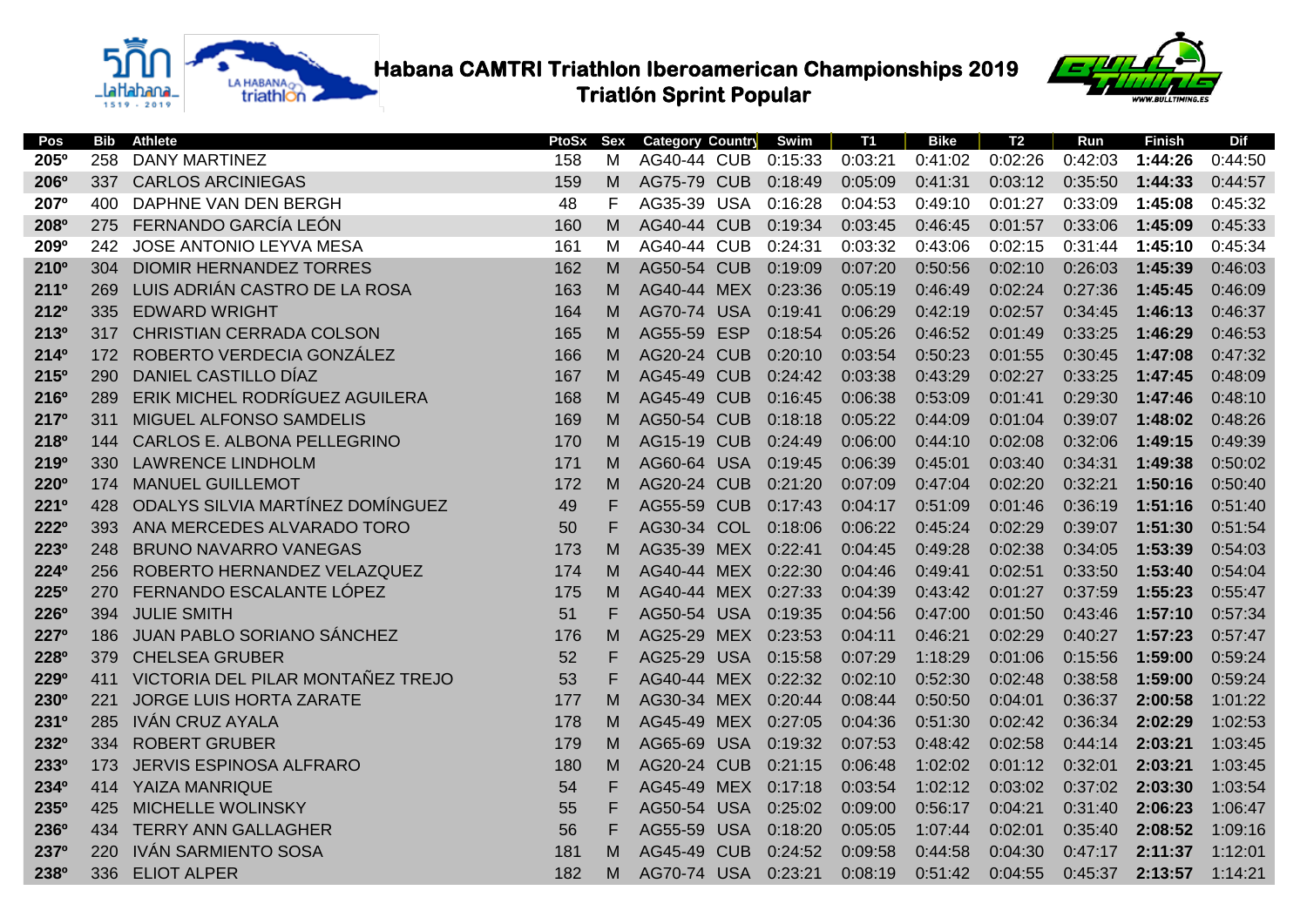

**TABLE Habana CAMTRI Triathlon Iberoamerican Championships 2019** 

 **Triatlón Sprint Popular**



| Pos              |     | <b>Bib</b> Athlete                   |     |    | <b>PtoSx Sex Category Country</b> | Swim    | <b>T1</b> | Bike    | T2      | Run     | <b>Finish</b> | Dif     |
|------------------|-----|--------------------------------------|-----|----|-----------------------------------|---------|-----------|---------|---------|---------|---------------|---------|
| 239 <sup>o</sup> | 305 | <b>MICHAEL HERMAN</b>                | 183 | M  | AG50-54 USA                       | 0:22:36 | 0:11:18   | 0:57:03 | 0:04:00 | 0:45:38 | 2:20:37       | 1:21:01 |
| 240 <sup>o</sup> | 427 | <b>TAMMY ALVAREZ</b>                 | 57  | F. | AG50-54 USA                       | 0:26:59 | 0:07:02   | 0:57:02 | 0:04:32 | 0:45:55 | 2:21:33       | 1:21:57 |
| 2410             |     | 307 STEPHEN COLLINS                  | 184 | M  | AG50-54 USA                       | 0:22:45 | 0:15:06   | 0:57:34 | 0:04:32 | 0:45:54 | 2:25:53       | 1:26:17 |
| 242°             |     | 232 ALFREDO AMADOR                   | 185 | M  | AG35-39 CUB                       | 0:17:56 | 0:04:18   | 1:13:07 | 0:03:34 | 0:49:20 | 2:28:17       | 1:28:41 |
| <b>DNF</b>       | 306 | <b>GORGE LUIS VÁSQUEZ OLIVA</b>      |     | M  | AG50-54 CUB                       | 0:12:50 | 0:02:45   |         |         |         |               |         |
| <b>DNS</b>       | 179 | ADRIAN ALDERETE RODRÍGUEZ            |     | M  | AG25-29 CUB                       |         |           |         |         |         |               |         |
| <b>DNS</b>       | 108 | ALEJANDRO PEREIRA PEREZ              |     | M  | <b>AG15-19 CUB</b>                |         |           |         |         |         |               |         |
| <b>DNS</b>       | 169 | ALEJANDRO RANTES HERNÁNDEZ RODRIGUEZ |     | M  | <b>AG20-24 CUB</b>                |         |           |         |         |         |               |         |
| <b>DNS</b>       | 162 | ALFRED AGUILERA MARTÍNEZ             |     | M  | AG20-24 CUB                       |         |           |         |         |         |               |         |
| <b>DNS</b>       | 423 | ALIDA ALVAREZ PARADO                 |     | F  | AG50-54 GER                       |         |           |         |         |         |               |         |
| <b>DNS</b>       | 112 | ÁLVAROS ERNESTO FERNÁNDEZ MARTINEZ   |     | M  | <b>AG15-19 CUB</b>                |         |           |         |         |         |               |         |
| <b>DNS</b>       | 405 | ANALIA LORENA CALCAGNI               |     | F  | AG35-39 ARG                       |         |           |         |         |         |               |         |
| <b>DNS</b>       | 354 | ANA MARI FARDALES ALVARES            |     | F  | <b>AG15-19 CUB</b>                |         |           |         |         |         |               |         |
| <b>DNS</b>       | 370 | <b>ANA PRAT</b>                      |     | F  | AG20-24 URU                       |         |           |         |         |         |               |         |
| <b>DNS</b>       | 326 | ANDRÉS CRUZ MÉNDEZ                   |     | M  | AG55-59 CUB                       |         |           |         |         |         |               |         |
| <b>DNS</b>       | 200 | <b>ARIEL STEVE</b>                   |     | M  | AG30-34 USA                       |         |           |         |         |         |               |         |
| <b>DNS</b>       | 318 | ARMANDO JOSÉ LÓPEZ CÁCERES           |     | M  | AG55-59 MEX                       |         |           |         |         |         |               |         |
| <b>DNS</b>       | 251 | <b>CARLOS ARIEL TEJEDA MORA</b>      |     | M  | AG35-39 CUB                       |         |           |         |         |         |               |         |
| <b>DNS</b>       | 233 | CARLOS ROBERTO GUTIERREZ ANDRADE     |     | M  | AG35-39 MEX                       |         |           |         |         |         |               |         |
| <b>DNS</b>       | 203 | <b>CARLOS R RODRIGUEZ LOPEZ</b>      |     | M  | AG30-34 CUB                       |         |           |         |         |         |               |         |
| <b>DNS</b>       | 383 | CAROLINA EDITH VÁZQUEZ RIVERA        |     | F  | AG25-29 MEX                       |         |           |         |         |         |               |         |
| <b>DNS</b>       | 384 | <b>CATHERINE CHRISTIANSON</b>        |     | F  | AG25-29 USA                       |         |           |         |         |         |               |         |
| <b>DNS</b>       | 403 | <b>CECICLIA AGUILERA MACIAS</b>      |     | F  | AG35-39 MEX                       |         |           |         |         |         |               |         |
| <b>DNS</b>       | 192 | <b>CESAR ANTONIO CITY DIPLAN</b>     |     | M  | AG30-34 DOM                       |         |           |         |         |         |               |         |
| <b>DNS</b>       | 134 | <b>CRISTIAN CARMENATE GARCIA</b>     |     | M  | <b>AG15-19 CUB</b>                |         |           |         |         |         |               |         |
| <b>DNS</b>       | 135 | DANIEL ALEJANDRO HERNÁNDEZ CASTILLO  |     | M  | <b>AG15-19 CUB</b>                |         |           |         |         |         |               |         |
| <b>DNS</b>       | 178 | DANIEL GARCÍA IZQUIERDO              |     | M  | AG25-29 CUB                       |         |           |         |         |         |               |         |
| <b>DNS</b>       | 247 | <b>DANIEL ORTEGA</b>                 |     | M  | AG35-39 MEX                       |         |           |         |         |         |               |         |
| <b>DNS</b>       | 376 | DAYLI MARRERO ESCALANTE              |     | F  | <b>AG20-24 CUB</b>                |         |           |         |         |         |               |         |
| <b>DNS</b>       | 408 | ELVA ABRIL SERVIN CASTREJON          |     | F  | AG35-39 MEX                       |         |           |         |         |         |               |         |
| <b>DNS</b>       | 419 | ERICA BEATRIZ MILLET CORONA          |     | F  | AG45-49 MEX                       |         |           |         |         |         |               |         |
| <b>DNS</b>       | 386 | ERICKA MICHELLE GONZALEZ PADRÓN      |     | F  | AG25-29 MEX                       |         |           |         |         |         |               |         |
| <b>DNS</b>       | 312 | <b>EULOGIO CRUZ OSORIO</b>           |     | M  | AG50-54 MEX                       |         |           |         |         |         |               |         |
| <b>DNS</b>       | 296 | FEDERICO GÓMEZ SÁNCHEZ               |     | M  | AG45-49 MEX                       |         |           |         |         |         |               |         |
|                  |     |                                      |     |    |                                   |         |           |         |         |         |               |         |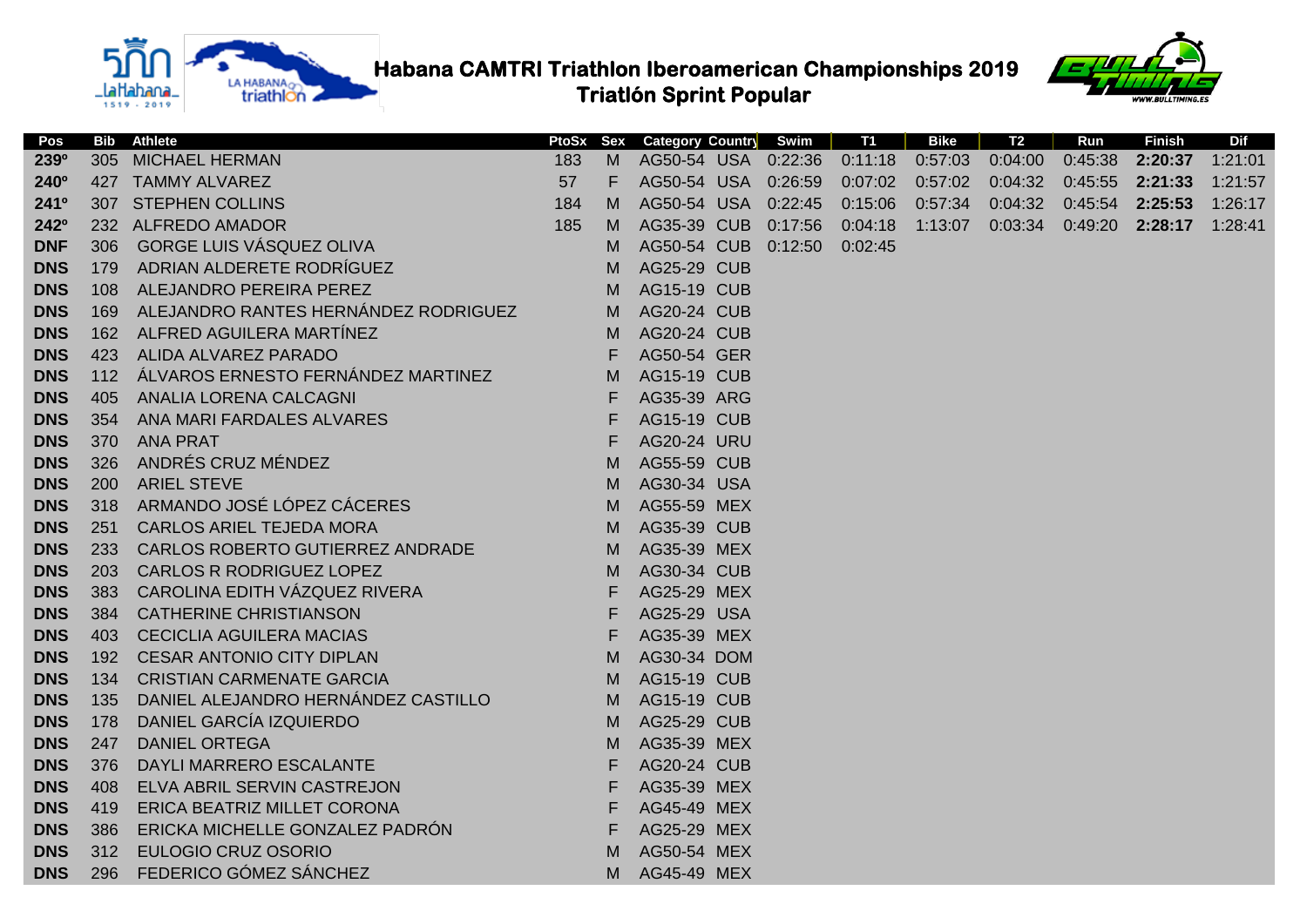



| Pos        | <b>Bib</b> | <b>Athlete</b>                       | PtoSx Sex | <b>Category Country</b> | Swim | <b>T1</b> | <b>Bike</b> | T2 | Run | <b>Finish</b> | <b>Dif</b> |
|------------|------------|--------------------------------------|-----------|-------------------------|------|-----------|-------------|----|-----|---------------|------------|
| <b>DNS</b> | 315        | FIDEL MARTÍNEZ FALCÓN                | м         | AG55-59 CUB             |      |           |             |    |     |               |            |
| <b>DNS</b> | 119        | FRANK E. BORREGO VILAÚ               | м         | <b>AG15-19 CUB</b>      |      |           |             |    |     |               |            |
| <b>DNS</b> | 260        | GUILLERMO RAFAEL VALTIERRA GALVÁN    | M         | AG40-44 MEX             |      |           |             |    |     |               |            |
| <b>DNS</b> | 291        | <b>GUSTAVO BORJA PEREZ</b>           | м         | AG45-49 MEX             |      |           |             |    |     |               |            |
| <b>DNS</b> | 320        | <b>HAROLD HOFFMANN</b>               | М         | AG55-59 SUI             |      |           |             |    |     |               |            |
| <b>DNS</b> | 211        | <b>ISRAEL PERALTA CABALLERO</b>      | M         | AG30-34 MEX             |      |           |             |    |     |               |            |
| <b>DNS</b> | 185        | IVÁN AARON AGUILAR YAÑEZ             | M         | AG25-29 CUB             |      |           |             |    |     |               |            |
| <b>DNS</b> | 377        | <b>JENNIFER MCINTYRE</b>             | F         | AG20-24 CAN             |      |           |             |    |     |               |            |
| <b>DNS</b> | 406        | JENNY MÉNDEZ FUENTES                 | F         | AG35-39 CUB             |      |           |             |    |     |               |            |
| <b>DNS</b> | 147        | JORGE ENRIQUE DELGADO ACEA           | M         | AG20-24 CUB             |      |           |             |    |     |               |            |
| <b>DNS</b> | 164        | <b>JORGE E. TORRES</b>               | M         | AG20-24 CUB             |      |           |             |    |     |               |            |
| <b>DNS</b> | 332        | <b>JOSÉ ABREGO</b>                   | M         | AG60-64 PAN             |      |           |             |    |     |               |            |
| <b>DNS</b> | 122        | JOSÉ ARIEL CÁRDENAS BRUGUERA         | M         | <b>AG15-19 CUB</b>      |      |           |             |    |     |               |            |
| <b>DNS</b> | 127        | JOSÉ CARLO ARRENCIBIA MASSÓ          | M         | <b>AG15-19 CUB</b>      |      |           |             |    |     |               |            |
| <b>DNS</b> | 283        | JUAN SORIANO ESCOBEDO                | M         | AG40-44 MEX             |      |           |             |    |     |               |            |
| <b>DNS</b> | 234        | <b>KELVIN NUÑEZ</b>                  | M         | AG35-39 USA             |      |           |             |    |     |               |            |
| <b>DNS</b> | 390        | LAURA ALEJANDRA MENDOZA ESPADAS      | F         | AG30-34 MEX             |      |           |             |    |     |               |            |
| <b>DNS</b> | 182        | LIUBER PEÑA PAVÓN                    | M         | <b>AG25-29 CUB</b>      |      |           |             |    |     |               |            |
| <b>DNS</b> | 166        | LUIS EDEL CORDERO JUANOLA            | M         | <b>AG20-24 CUB</b>      |      |           |             |    |     |               |            |
| <b>DNS</b> | 129        | MANUEL ALEJANDRO PAEZ DIEZ           | M         | <b>AG15-19 CUB</b>      |      |           |             |    |     |               |            |
| <b>DNS</b> | 391        | MARGARITA ANEL CHAN BRICEÑO          | E         | AG30-34 MEX             |      |           |             |    |     |               |            |
| <b>DNS</b> | 235        | MARIO ALBERTO VASQUEZ MENDEZ         | M         | AG35-39 MEX             |      |           |             |    |     |               |            |
| <b>DNS</b> | 382        | MARY JOSE SANCHEZ DÍAZ               | F         | AG25-29 MEX             |      |           |             |    |     |               |            |
| <b>DNS</b> | 120        | <b>MAXIMO JESUS BLANCO PARRA</b>     | M         | <b>AG15-19 CUB</b>      |      |           |             |    |     |               |            |
| <b>DNS</b> | 146        | MOISÉS D. GONZÁLEZ ARENCIBIA         | M         | AG20-24 CUB             |      |           |             |    |     |               |            |
| <b>DNS</b> | 380        | MONSERRAT DARTIZ ALVAREZ             | F         | AG25-29 MEX             |      |           |             |    |     |               |            |
| <b>DNS</b> | 361        | NÁIYLAN LEYVA ARDY                   | F         | <b>AG15-19 CUB</b>      |      |           |             |    |     |               |            |
| <b>DNS</b> | 363        | NAOMI ROMERO MILO                    | F         | <b>AG15-19 CUB</b>      |      |           |             |    |     |               |            |
| <b>DNS</b> | 125        | OSCAR MANUEL SERPA REYES             | M         | <b>AG15-19 CUB</b>      |      |           |             |    |     |               |            |
| <b>DNS</b> | 250        | OSVALDO MARTINEZ GONZALEZ DE SALCEDA | M         | AG35-39 MEX             |      |           |             |    |     |               |            |
| <b>DNS</b> | 280        | PABLO MENDEZ TORREZ CERVANTES        | M         | AG40-44 MEX             |      |           |             |    |     |               |            |
| <b>DNS</b> | 287        | PASCAL JAPEL-TELGA                   | M         | AG45-49 FRA             |      |           |             |    |     |               |            |
| <b>DNS</b> | 353        | PATRICIA MILAGROS CHURCHMAN CONDE    | F         | <b>AG15-19 CUB</b>      |      |           |             |    |     |               |            |
| <b>DNS</b> | 265        | RORNIEL BRRIOS RODRÍGUEZ             | M         | AG40-44 CUB             |      |           |             |    |     |               |            |